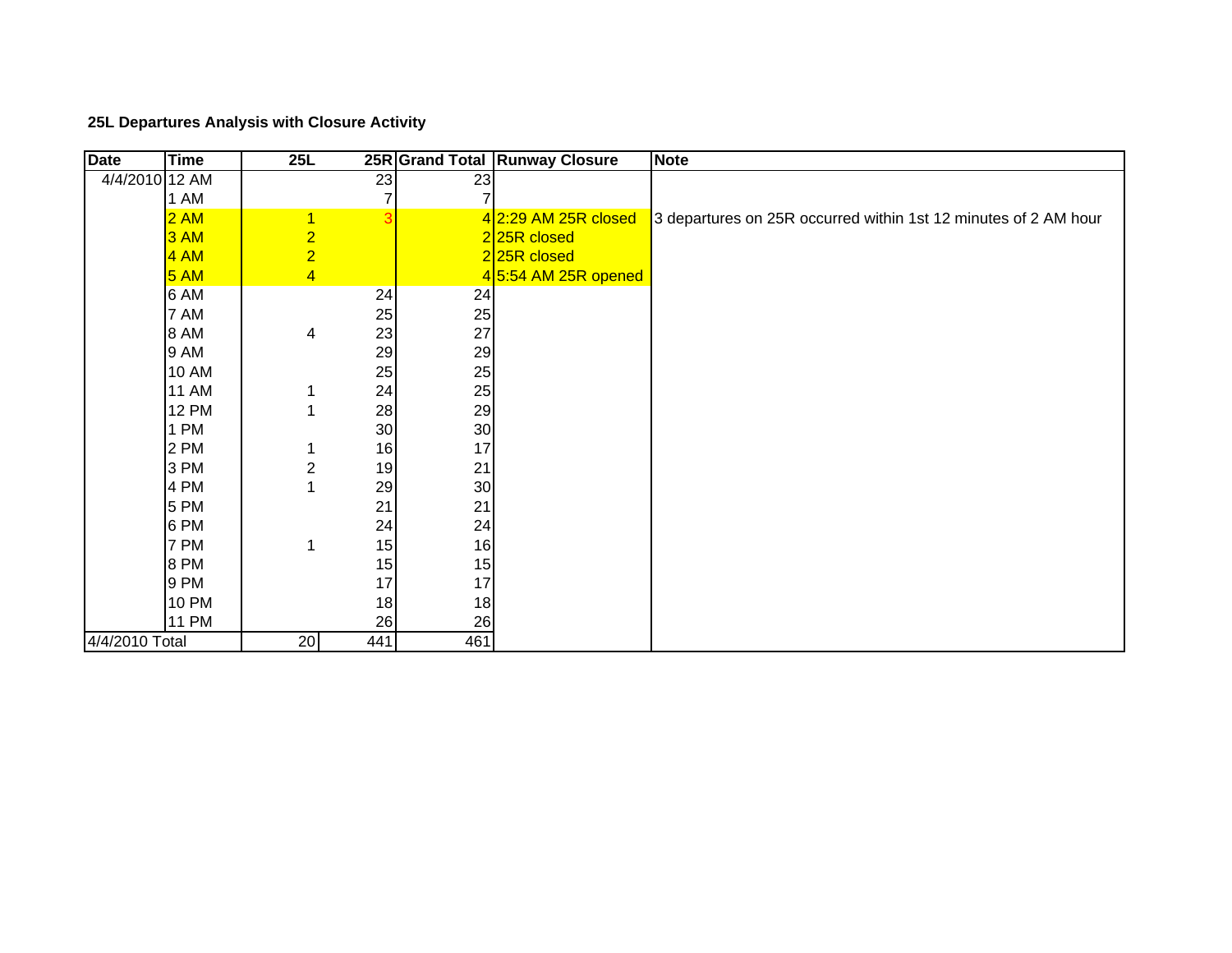## **25L Departures Analysis with Closure Activity**

| <b>Date</b>     | <b>Time</b>  | 25L             |                |     | 25R Grand Total Runway Closure | <b>Note</b>                         |
|-----------------|--------------|-----------------|----------------|-----|--------------------------------|-------------------------------------|
| 4/11/2010 12 AM |              |                 | 25             | 25  |                                |                                     |
|                 | 1 AM         |                 | 4              | 4   |                                |                                     |
|                 | 2AM          | $\overline{3}$  | $\overline{2}$ |     | $5$ 2:07 AM 25R closed         |                                     |
|                 | 3AM          |                 |                |     | 25R closed                     |                                     |
|                 | 4 AM         | $\overline{1}$  |                |     | 125R closed                    |                                     |
|                 | 5AM          | $\overline{3}$  |                |     | $3 5:56$ AM 25R opened         |                                     |
|                 | 6 AM         |                 | 22             | 22  |                                |                                     |
|                 | 7 AM         | 1               | 26             | 27  |                                |                                     |
|                 | 8 AM         | $\overline{2}$  | 26             | 28  |                                |                                     |
|                 | 9 AM         |                 | 27             | 27  |                                |                                     |
|                 | <b>10 AM</b> |                 | 20             | 20  |                                |                                     |
|                 | <b>11 AM</b> |                 | 24             | 24  |                                |                                     |
|                 | <b>12 PM</b> |                 | 24             | 24  |                                |                                     |
|                 | 1 PM         | 1               | 21             | 22  |                                |                                     |
|                 | 2 PM         |                 | 18             | 18  |                                |                                     |
|                 | 3 PM         |                 | 26             | 26  |                                |                                     |
|                 | 4 PM         |                 | 23             | 24  |                                |                                     |
|                 | 5 PM         | 1               | 21             | 22  |                                |                                     |
|                 | 6 PM         |                 | 22             | 22  |                                |                                     |
|                 | 7 PM         |                 | 19             | 19  |                                |                                     |
|                 | 8 PM         |                 | 9              | 9   |                                |                                     |
|                 | 9 PM         |                 | 18             | 18  |                                |                                     |
|                 | <b>10 PM</b> |                 | 18             | 18  |                                |                                     |
|                 | <b>11 PM</b> |                 | 21             | 22  |                                | QFA94 A388 departed 25L at 11:56 pm |
| 4/11/2010 Total |              | $1\overline{4}$ | 416            | 430 |                                |                                     |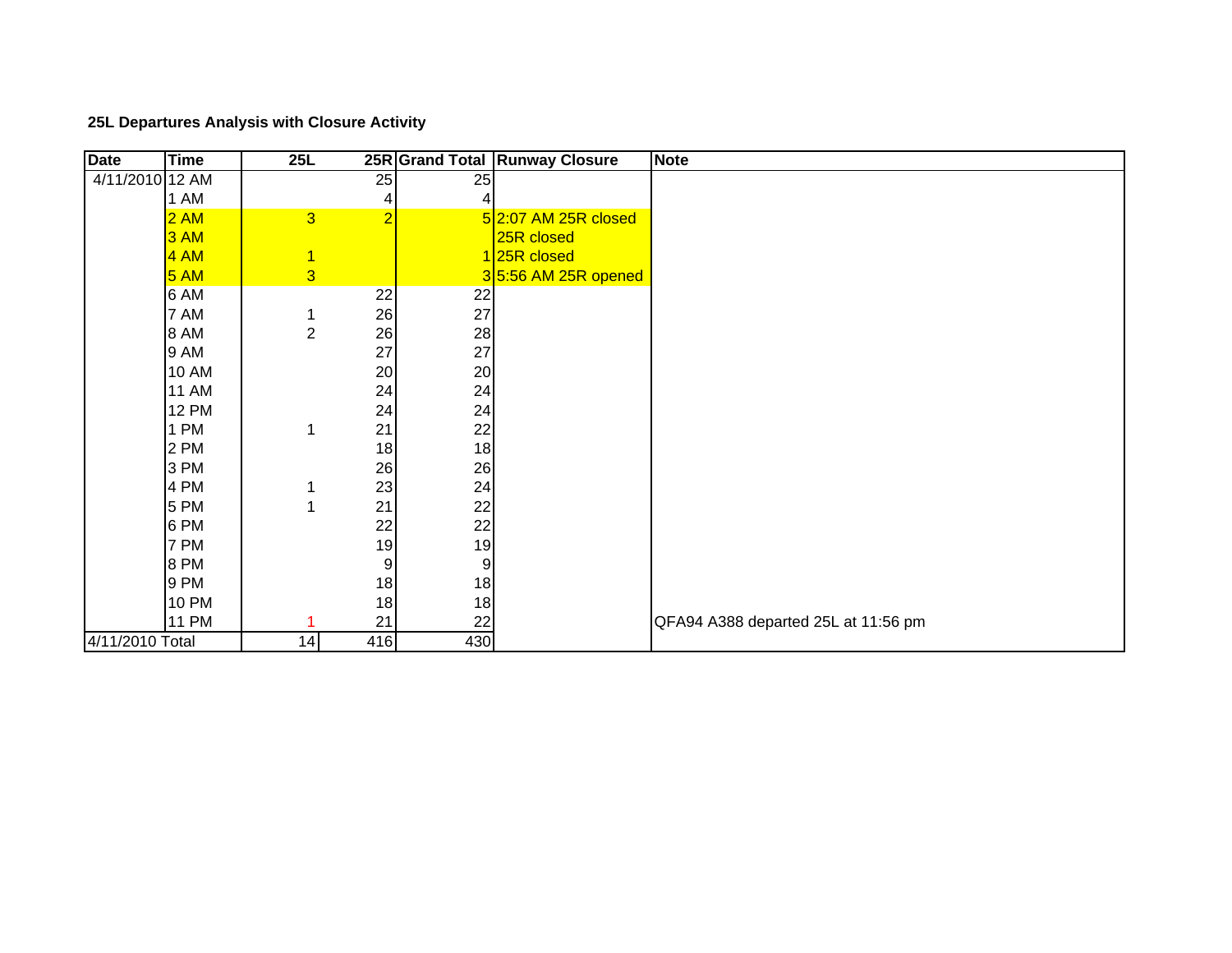## **25L Departures Analysis with Closure Activity**

| <b>Date</b>     | <b>Time</b>  | 25L              |                |     | 25R Grand Total Runway Closure | <b>Note</b>                                                           |
|-----------------|--------------|------------------|----------------|-----|--------------------------------|-----------------------------------------------------------------------|
| 5/13/2010 12 AM |              |                  | 15             | 16  |                                | QFA94 A388 departed 25L                                               |
|                 | 1 AM         |                  | 16             | 16  |                                |                                                                       |
|                 | 2AM          | $\overline{5}$   | 3              |     | 8 2:12 AM 25R closed           |                                                                       |
|                 | 3AM          | 3                |                |     | 325R closed                    |                                                                       |
|                 | 4 AM         | $\overline{1}$   |                |     | 125R closed                    |                                                                       |
|                 | 5AM          | $\overline{2}$   | $\overline{2}$ |     |                                | 45:03 AM 25R opened 2 Cargo 25L Departures occurred from 5:00 to 5:03 |
|                 | 6 AM         |                  | 26             | 26  |                                |                                                                       |
|                 | 7 AM         | $\boldsymbol{2}$ | 27             | 29  |                                |                                                                       |
|                 | 8 AM         | $\overline{c}$   | 28             | 30  |                                |                                                                       |
|                 | 9 AM         |                  | 19             | 19  |                                |                                                                       |
|                 | <b>10 AM</b> |                  | 23             | 24  |                                |                                                                       |
|                 | <b>11 AM</b> |                  | 28             | 29  |                                |                                                                       |
|                 | <b>12 PM</b> |                  | 27             | 28  |                                |                                                                       |
|                 | 1 PM         |                  | 28             | 28  |                                |                                                                       |
|                 | 2 PM         |                  | 21             | 21  |                                |                                                                       |
|                 | 3 PM         |                  | 28             | 29  |                                |                                                                       |
|                 | 4 PM         | 3                | 20             | 23  |                                |                                                                       |
|                 | 5 PM         | 3                | 22             | 25  |                                |                                                                       |
|                 | 6 PM         |                  | 24             | 25  |                                |                                                                       |
|                 | 7 PM         | 3                | 18             | 21  |                                |                                                                       |
|                 | 8 PM         | $\overline{c}$   | 12             | 14  |                                |                                                                       |
|                 | 9 PM         |                  | 15             | 15  |                                |                                                                       |
|                 | <b>10 PM</b> |                  | 22             | 22  |                                |                                                                       |
|                 | <b>11 PM</b> |                  | 20             | 20  |                                |                                                                       |
| 5/13/2010 Total |              | 32               | 444            | 476 |                                |                                                                       |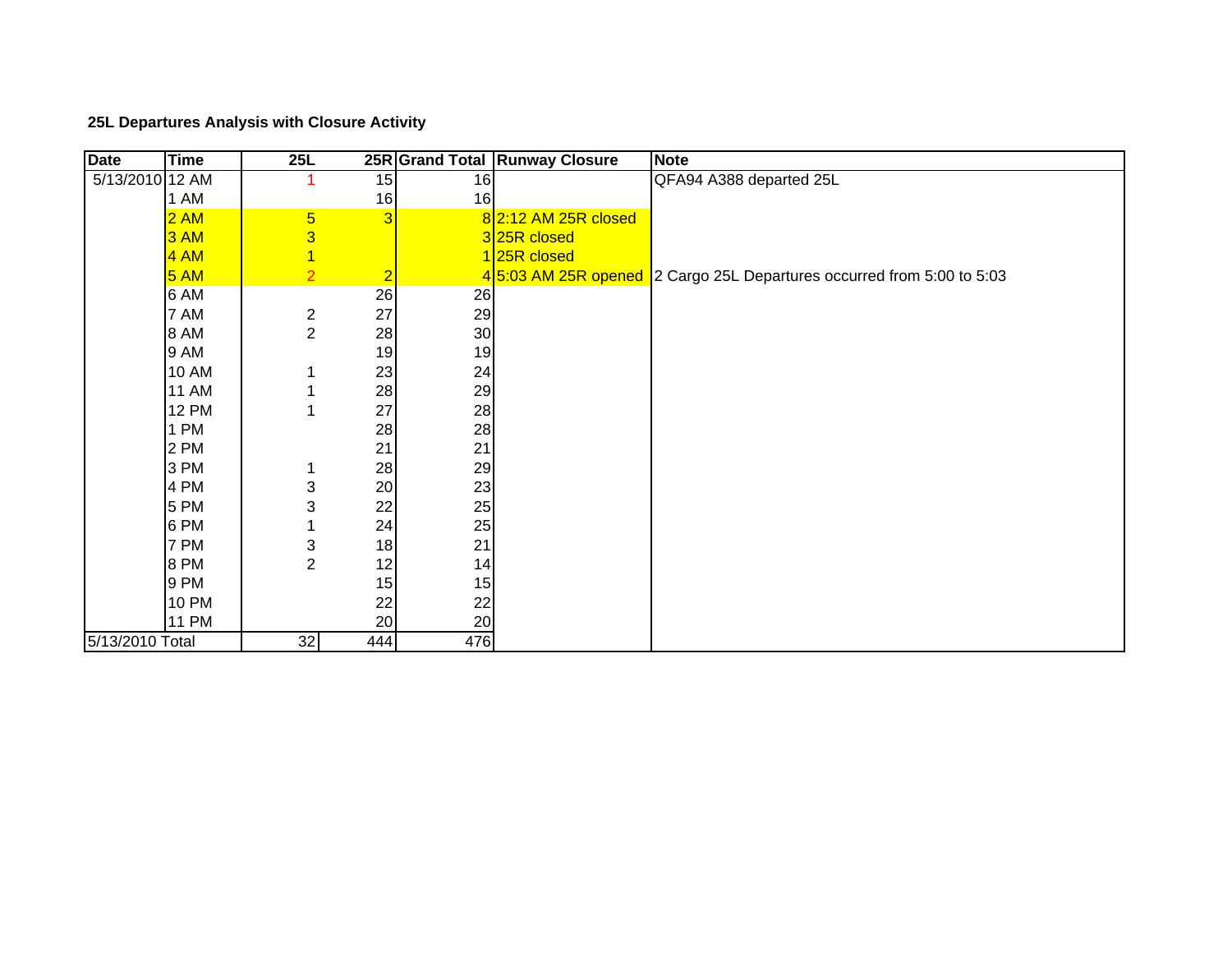**25L Departures Analysis with No Closure Activit y**

| <b>Date</b>  | <b>Time</b>  | 25L                     |     | 25R Grand Total Note |                               |
|--------------|--------------|-------------------------|-----|----------------------|-------------------------------|
|              | 5/8/10 12 AM |                         | 23  |                      | 24 QFA94 A388 departed on 25L |
|              | 1 AM         |                         | 19  | 19                   |                               |
|              | 2 AM         |                         | 8   | 8                    |                               |
|              | 3 AM         |                         |     |                      |                               |
|              | 5 AM         |                         | 3   | 3 <sup>1</sup>       |                               |
|              | 6 AM         |                         | 26  | 26                   |                               |
|              | 7 AM         |                         | 24  | 25                   |                               |
|              | 8 AM         | 2                       | 21  | 23                   |                               |
|              | 9 AM         |                         | 20  | 21                   |                               |
|              | <b>10 AM</b> |                         | 19  | 20                   |                               |
|              | <b>11 AM</b> |                         | 22  | 22                   |                               |
|              | <b>12 PM</b> |                         | 25  | 26                   |                               |
|              | 1 PM         | $\overline{\mathbf{c}}$ | 32  | 34                   |                               |
|              | 2 PM         | $\overline{c}$          | 26  | 28                   |                               |
|              | 3 PM         |                         | 21  | 21                   |                               |
|              | 4 PM         | 3                       | 22  | 25                   |                               |
|              | 5 PM         |                         | 15  | 15                   |                               |
|              | 6 PM         |                         | 26  | 27                   |                               |
|              | 7 PM         |                         | 11  | 11                   |                               |
|              | 8 PM         |                         | 11  | 12                   |                               |
|              | 9 PM         | 3                       | 11  | 14                   |                               |
|              | <b>10 PM</b> |                         | 24  | 24                   |                               |
|              | <b>11 PM</b> |                         | 15  | 15                   |                               |
| 5/8/10 Total |              | 19                      | 425 | 444                  |                               |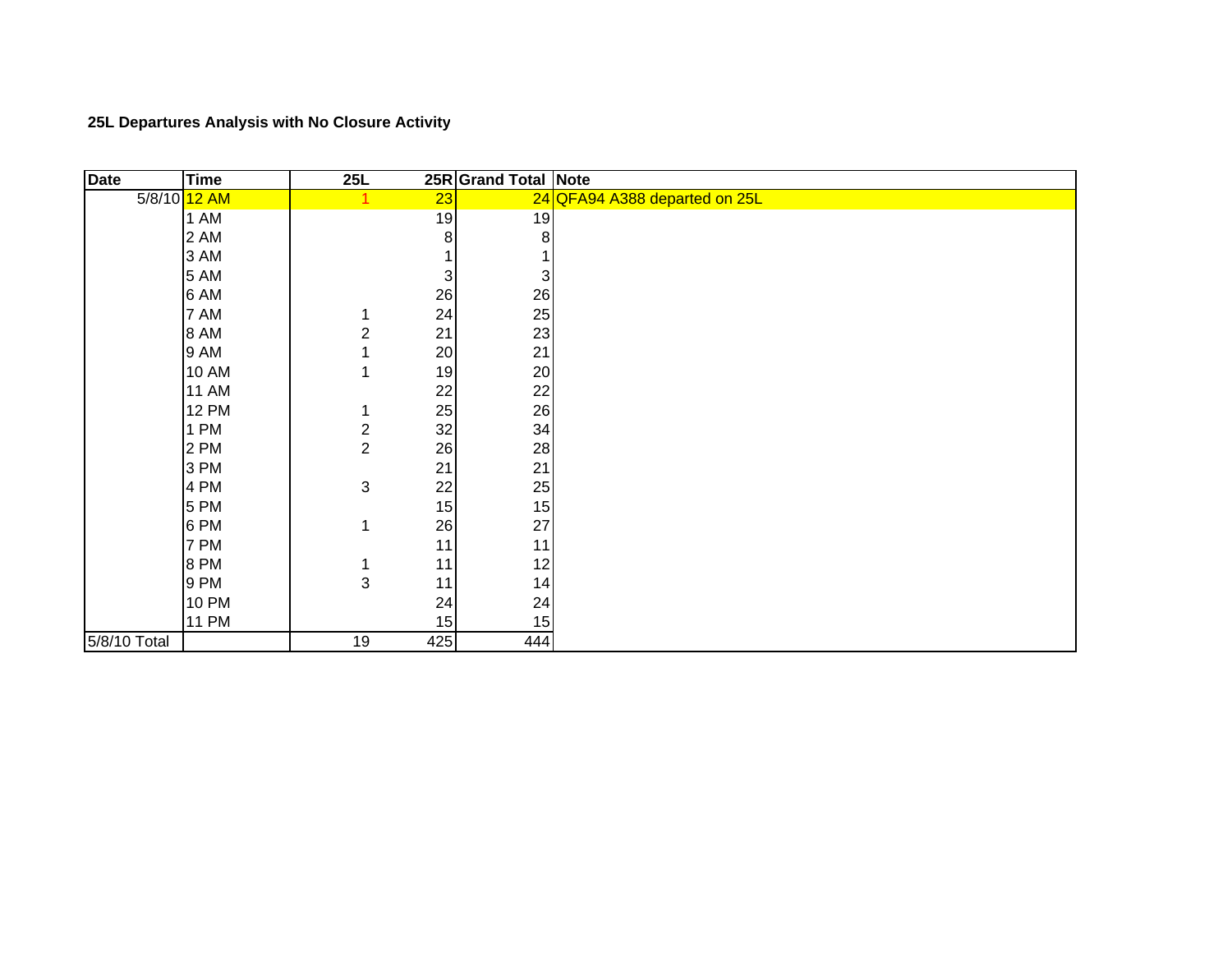**25L Departures Analysis with No Closure Activit y**

| <b>Date</b>   | <b>Time</b>  | 25L                       |                           | 25R Grand Total Note    |  |
|---------------|--------------|---------------------------|---------------------------|-------------------------|--|
| 5/14/10 12 AM |              |                           | $\overline{21}$           | $\overline{21}$         |  |
|               | 1 AM         |                           | 9                         | 9                       |  |
|               | 2 AM         |                           | 5                         | $\overline{5}$          |  |
|               | 3 AM         |                           | $\overline{\mathbf{c}}$   | $\overline{\mathbf{c}}$ |  |
|               | 4 AM         |                           | 3                         | 3                       |  |
|               | 5 AM         |                           | $\ensuremath{\mathsf{3}}$ | 3                       |  |
|               | 6 AM         |                           | 23                        | 23                      |  |
|               | 7 AM         | 4                         | 19                        | 23                      |  |
|               | 8 AM         |                           | 20                        | 20                      |  |
|               | 9 AM         |                           | 19                        | 19                      |  |
|               | <b>10 AM</b> |                           | 21                        | 21                      |  |
|               | <b>11 AM</b> | 1                         | 23                        | 24                      |  |
|               | <b>12 PM</b> | $\boldsymbol{2}$          | 24                        | 26                      |  |
|               | 1 PM         |                           | 27                        | 27                      |  |
|               | 2 PM         | 1                         | 26                        | 27                      |  |
|               | 3 PM         |                           | 21                        | 21                      |  |
|               | 4 PM         |                           | 23                        | 23                      |  |
|               | 5 PM         |                           | 20                        | 20                      |  |
|               | 6 PM         | $\ensuremath{\mathsf{3}}$ | 17                        | 20                      |  |
|               | 7 PM         | $\overline{2}$            | 17                        | 19                      |  |
|               | 8 PM         |                           | 16                        | 16                      |  |
|               | 9 PM         | 1                         | 14                        | 15                      |  |
|               | <b>10 PM</b> |                           | 17                        | 17                      |  |
|               | 11 PM        |                           | 18                        | 18                      |  |
| 5/14/10 Total |              | 14                        | 408                       | 422                     |  |